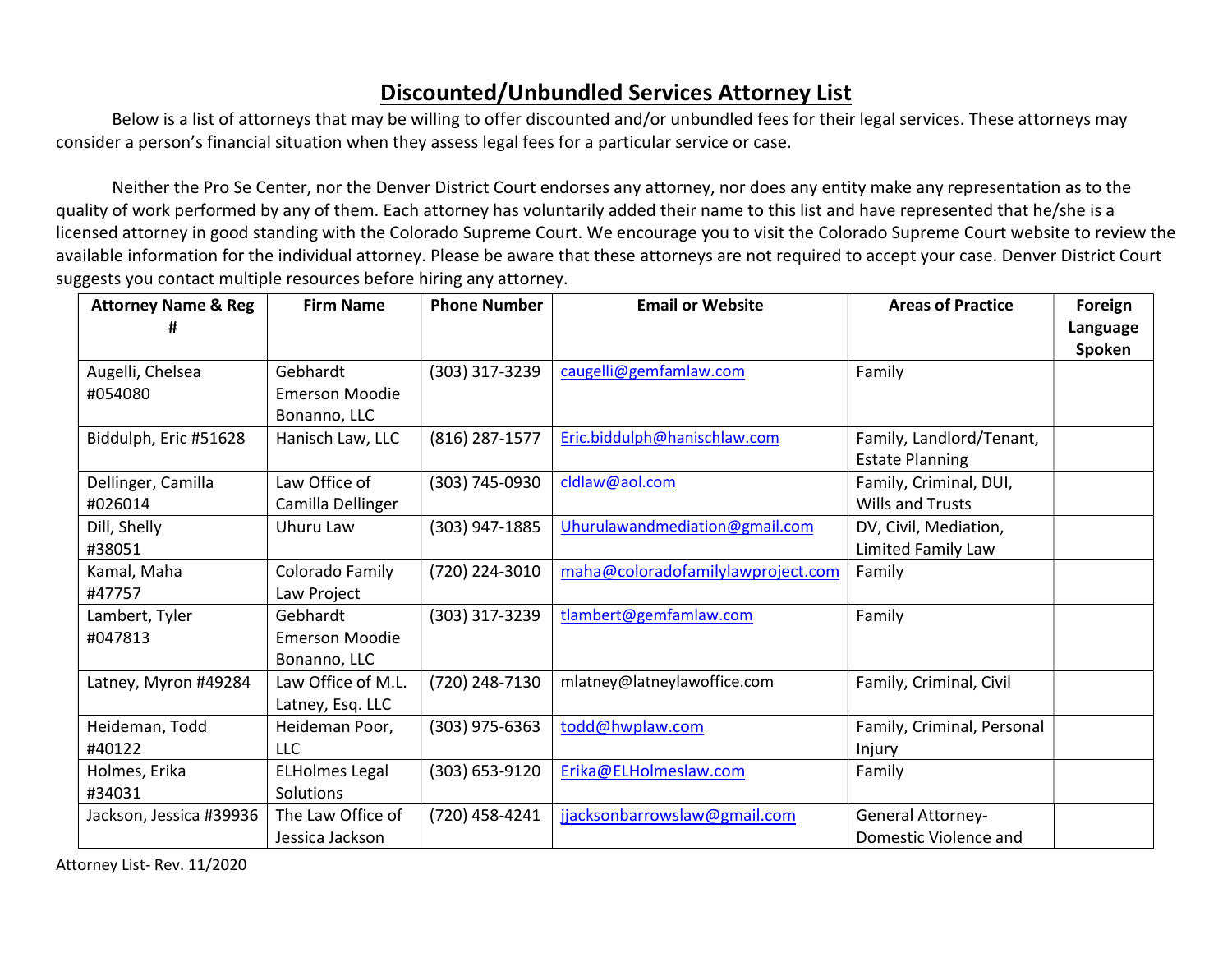|                       | <b>Barrows</b>        |                  |                                 | Criminal                   |            |
|-----------------------|-----------------------|------------------|---------------------------------|----------------------------|------------|
| Johnson, Genet #47697 | Johnson Law           | (720) 452-2540   | Genet@JohnsonLGroup.com         | Family, Employment         |            |
|                       | Group                 |                  | www.JohnsonLGroup.com           |                            |            |
| Lazure, Julia         | Kneeland Law, LLC     | (720) 524-4918   | Julia.lazure@kneelandlaw.com    | Family, Wills              |            |
| #39108                |                       |                  |                                 |                            |            |
| Lee, Mary #12272      | Mary F. Lee,          | (303) 980-0059   | attymlee@aol.com                | Family                     |            |
|                       | Attorney at Law       |                  |                                 |                            |            |
| Lester, Lauren #48907 | Lester Law, LLC       | (720) 639-7585   | Lauren@mylifelawyer.com         | Family, Estate Planning    |            |
| Miller, Michael D.    | Law Firm of           | (720) 984-5367   | Mike8711@msn.com                | Family, Criminal, DUI,     |            |
| #41927                | Michael D. Miller,    |                  |                                 | Personal Injury            |            |
|                       | <b>LLC</b>            |                  |                                 |                            |            |
| Pearson, Geoff        | Pearson Law           | (720) 514-9529   | Pearsonlawofficeco.com          | Family, Traffic, Wills and |            |
| #37867                | Office, LLC           |                  |                                 | <b>Trusts</b>              |            |
| Pollin, Edra          | Edra Pollin           | (303) 721-0383   | PollinLaw@aol.com               | Family Law                 |            |
| #10649                | Attorney at Law       |                  | Pollinlaw.com                   |                            |            |
| Poor, John F.         | Just Law Attorneys    | $(303)$ 975-6363 | John@justlawcolorado.com        | Family, Criminal, Personal |            |
| #40395                | at Law                |                  |                                 | Injury, Appeals            |            |
| Ritvo, Jared #51173   | Ritvo Law LLC         | (303) 472-2079   | jared@ritvolaw.com              | Family                     | Spanish,   |
|                       |                       |                  |                                 |                            | Portuguese |
| Porter, Jordan        | J.D. Porter, LLC      | (720) 295-9028   | Jdporterlaw.com                 | <b>General Attorney</b>    |            |
| #46726                |                       |                  |                                 |                            |            |
| Robbins, Virginia     | Robbins Law Firm      | (303) 953-0429   | RobbinslawfirmLLC.com           | Family                     |            |
| #42020                |                       |                  | RobbinslawfirmLLC@gmail.com     |                            |            |
| Ruskiewicz, Maria     | <b>Attorney Maria</b> | (303) 481-4405   | AttorneyMariaColorado@gmail.com | Criminal, Family,          | Spanish    |
| #43919                | Ruskiewicz            |                  |                                 | Immigration, Injury        |            |
| Sandoval, Gabriela    | Law Office of         | (303) 621-5992   | gsandoval@kw.com                | Family and D&N             | Spanish    |
| #35947                | Gabriela Sandoval     |                  |                                 |                            |            |
| Strebel, Ralph        | Law Office of         | (720) 344-4840   | Ralph@Strebellaw.com            | Civil, Family, Contract    |            |
| #27512                | Ralph J Strebel       |                  |                                 |                            |            |
| Sulentch, Adeline     | Gebhardt              | (303) 317-3239   | asulentich@gemfamlaw.com        | Family                     |            |
| #054548               | <b>Emerson Moodie</b> |                  |                                 |                            |            |
|                       | Bonanno, LLC          |                  |                                 |                            |            |
| Swearingen, Sierra    | Sierra Swearingen,    | (303) 578-8061   | Sierra@Swearingenlawfirm.com    | Family, Traffic            |            |